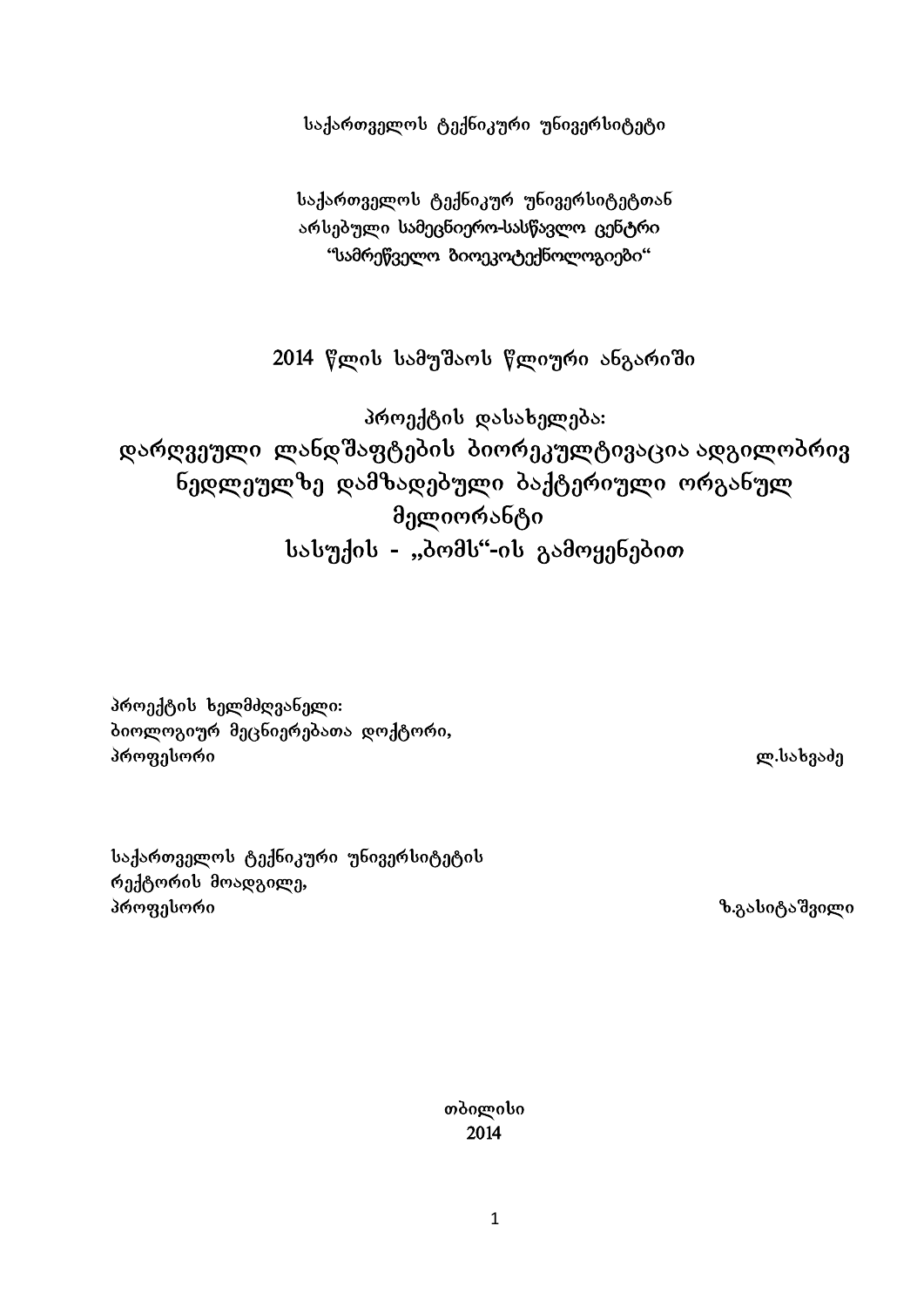მთავარი შემსრულებლები:

გასილ სახვაძე – მთავარი ტქნოლოგი იური ჭელიძე – ქიმიურ მეცნიერებათა აკადემიური დოქტორი მარინა ბუჩუკური – უფროსი ლაბორანტი

საკვლევი ლაბორატორიული და მინდვრის ცდების მიმდინარეობის პროცესებში მიკრობიოლოგიური, ქიმიური, აგროქომიური და ბიოქიმიური ანალიზები შეისწავლებოდა(ტარდებოდა) შ.პ.ს. მულტიტესტის ტესტირებულ ლაბორატორიაში.

"პომს"-ი საწარმოო პირობებში დამზადდა ქ.ზესტაფონში, "ჯი.თი.ემ" ჯგუფის gირმაში, სადაც ქართველ ბიზნესმენთა ჯგუფმა გამოგვიყო საჭირო ტერიტორია, ტექნიკური(ტრაქტორი, სარეველა, სარწყავი მოწყობილობა და ა.შ.) და ადამიანური(მუშები) რესურსი.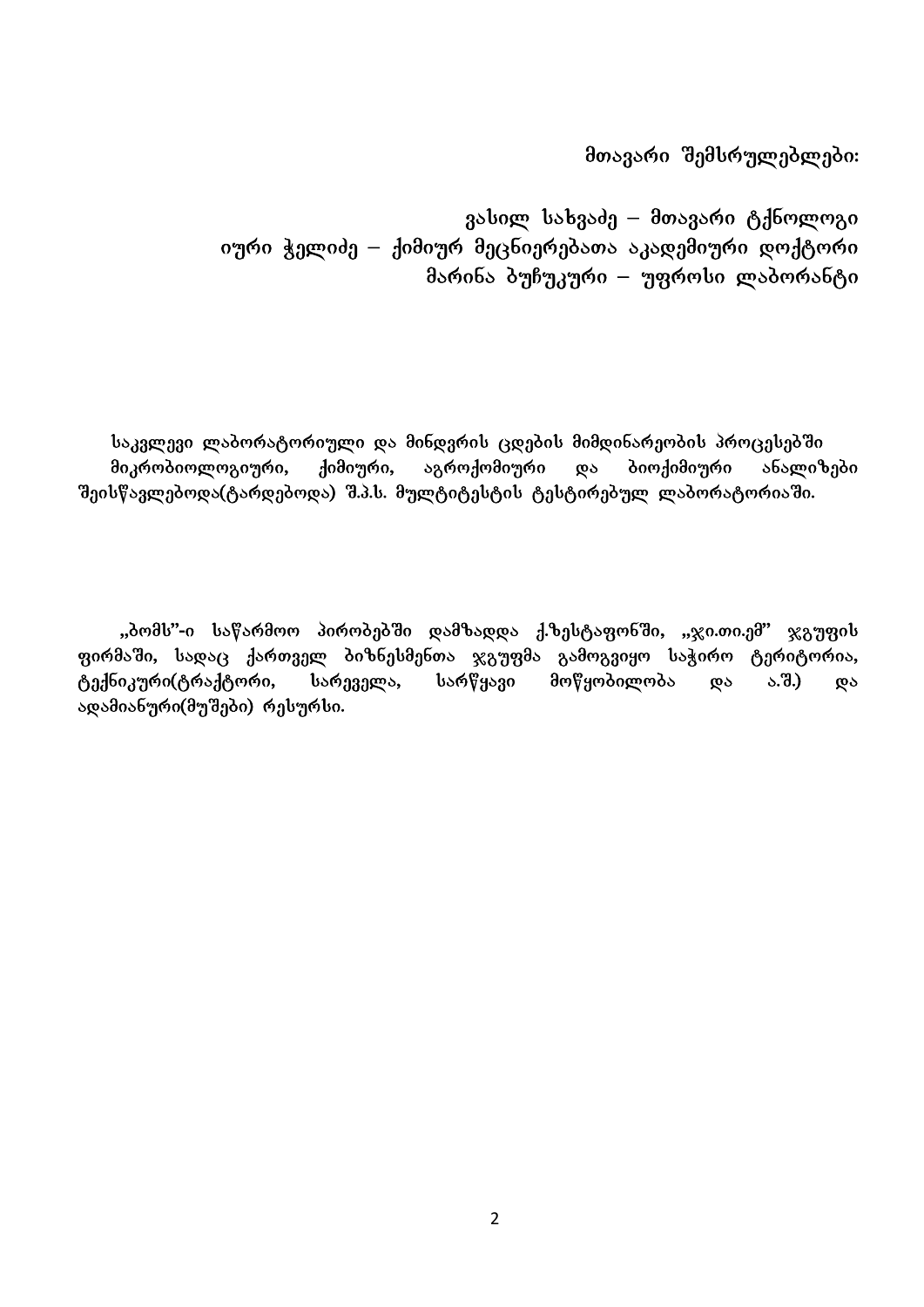# სარჩევი

I. პროექტის არსი და მეცნიერული ღირებულება. **A Bacterial-organic soil coditionez**.

**II.,,**ბომსის**"** შემცველობა და წარმოების ტექნოლოგია.

III. ბომსის გავლენა მარცვლეულ და ბოსტნეულ კულტურებზე სავეგეტაციო და მინდვრის ცდებში.

3.1. ბომსის გავლენა მარცვლეულ და ბოსტნეულ კულტურებზე

3.2. ბომსის გავლენა სიმინდის მოსავლიანობაზე, მარცვლის ხარსიხსა და ნიადაგის ნაყოფიერებაზე, საწარმოო ცდების პირობებში

დასკვნა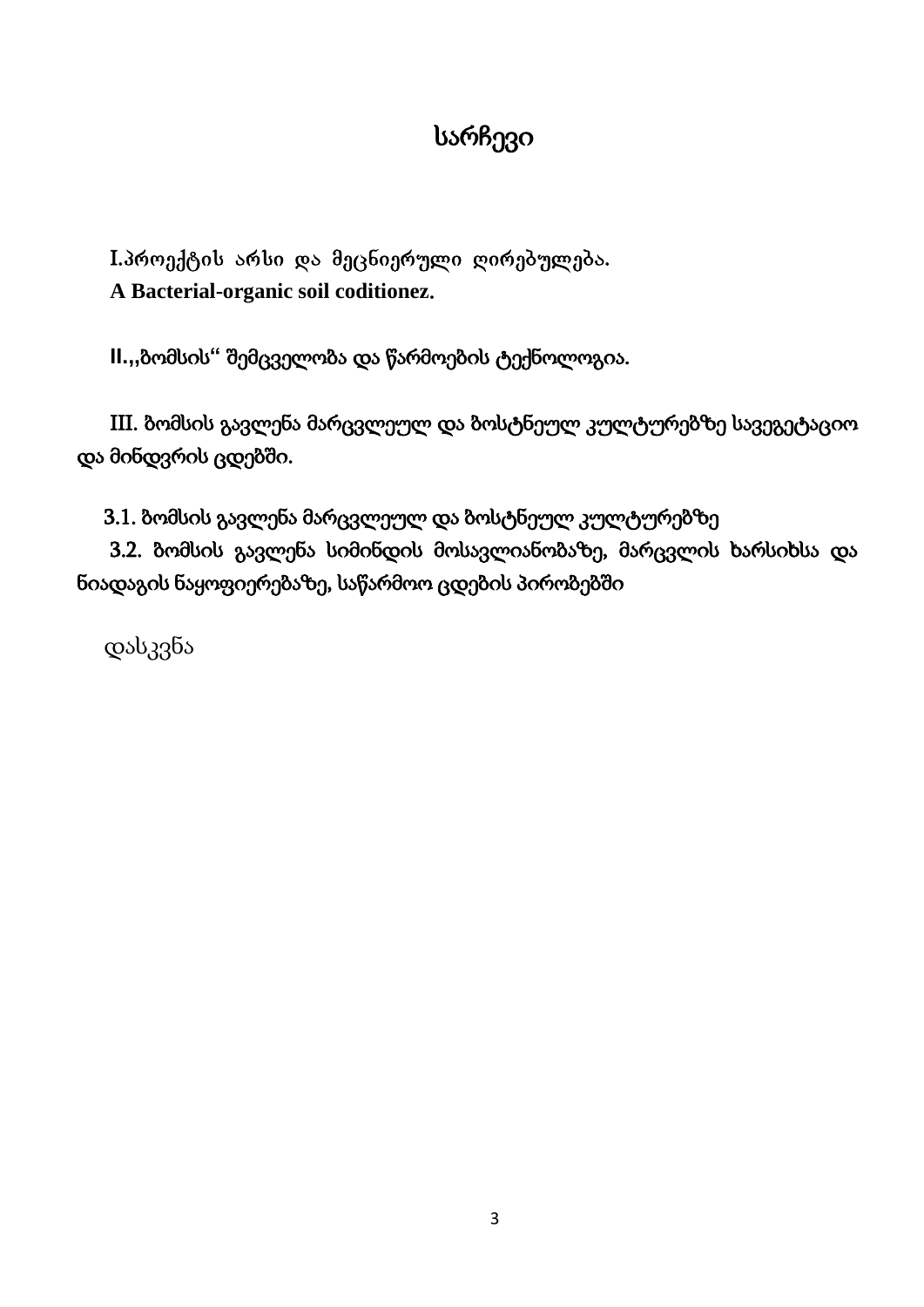# შესავალი

# I.პროექტის არსი და მეცნიერული ღირებულება

პროექტის მიზანს წარმოადგენს ქიმიურად დაბინძურებული ნიადაგების, თანამედროვე საშუალებებით, როგორც ეკოლოგიური, ისე ეკონომიკური თვალსაზრისით, ყველაზე ეფექტური -EM - ეფექტური მიკკროორგანიზმების ტექნოლოგიით გასუფთავება, რომელთა ზემოქმედებითაც ხდება, როგორც ნიადაგების რეკულტივაცია, ასევე მიიღება ეკოლოგიურად სუფთა(ნიტრატებისა და სხვა ტექნიკური ნარჩენებისაგან გაწმენდილი) სასოფლო-სამეურნეო პროდუქტები.

საქართველოში ბოლო 20 წლის განმავლობაში ნიადაგისადმი მხოლოდ მომხმარებლური დამოკიდებულება დამკვიდრდა. მცენარეთა განოყიერება ძირითადად აზოტოვანი სასუქით ხდება, მაშინ, როცა ნიადაგში არსებული საკვები ელემენტების ბალანსი მოითხოვს NPK -ს(აზოტი, ფოსფორი, კალიუმი) შეფარდებას 1:1 და 0,5 -თან. თუმცა როგორც მინერალური, ისე ორგანული სასუქების ხანგრძლივი გამოყენების შემთხვევაშიც უამრავი ეკოლოგიური პრობლემა იჩენს თავს. ყოველივე ამის გამო ნიადაგებში მოძრავიფოსფორისა და კალიუმის შემცველობა მინიმუმამდე არის შემცირებული, აშკარად გამოკვეთილია ჰუმუსის შემცირების ტენდენცია, ზოგ რეგიონში შეინიშნება გაუდაბნოების დაწყების პროცესი. მაღალგანვითარებულ ქვეყნებში დარღვეული ლანდშაფტების აღდგენაში დიდ მნიშვნელობას ანიჭებენ ისეთი ბიოლოგიური სისტემების განვითარებას, რომელიც ააქტიურებს ნიადაგწარმომქმნელი პროცესების სპეციფიკის განმსაზღვრელი მიკროფლორის ბიოლოგიურ ზემოქმედებას. მნიშვნელოვანია ნიადაგის ნაყოფიერების ამაღლება და მისი ორგანულ-მინერალური პოტენციალის დეფიციტის შევსება. ამ მიზნით, ადგილობრივი ნედლეულის ბაზაზე (ნახშირი, ტორფი, მდინარის ლამი) დამზადდა ბაქტერიული ორგანული მელიორანტი სასუქი, რომელიც შეიცავს სამრეწველო მიზნებისათვის შერჩეულ მიკრობულ შტამებს, არქებაქტერიებს, ფოსფატისა და კალიუმის დამშლელ და ატმოსფერული აზოტის მაფიქსირებელ ბაქტერიებს, რომლებიც ხასიათდებიან სტაბილური მაჩვენებლებითა და მრავალჯერადი გენერაციის უნარით, იზრდებიან ერთ საერთო, მათთვის შერჩეულ საკვებ არეში და ბიომასის დაგროვების პროცესში განიცდიან ბიოცენოზს. რის შედეგადაც ხდება ნიადაგში დაგროვებული ტოქსიკური ნივთიერებების ბმული ფორმების დაშლა და ლოკალიზება, გამოირიცხება ნიადაგში ტრადიციული სასუქებისა და შხამქიმიკატების შეტანა და, შესაბამისად, ნიადაგის დაბინძურება; რეგულირდება ნიადაგიდან მცენარეებში მავნე ნივთიერებების (ნიტრატების, პესტიციდების, მძიმე მეტალების) შეთვისება; უმჯობესდება ნიადაგის სტრუქტურა და მცირდება ნიადაგის მჟავიანობა; იზრდება ჰუმუსური ფონი, საკვები ნივთიერებებისა და მიკროელემენტების მარაგი. სასუქში ორგანული ნივთიერებების შემცველობა მშრალ ნივთიერებაზე გადათვლით 61,7-დან 71,4%-მდე იზრდება 21 დღის განმავლობაში.

ჰუმიფიცირებული მზა ორგანული ნივთიერებების ტოქსიკურ ნიადაგებში შეტანას აქვს განსაკუთრებული მნიშვნელობა. ამ დროს ნიადაგში ხდება ჰუმუსისა და ფოსფატის სწრაფი ზრდა, მცირდება მძიმე მეტალების საშიში ფორმების შემცველობა, უმჯობესდება ნაყოფის ხარისხი, ხდება ჰუმინური მჟავების დაგროვება და სხვა.

სასუქი-მელიორანტი ,,ბომსი"-ის გამოცდები 2002-2007 წლებში ტარდებოდა საქართველოს სოფლის მეურნეობის მეცნიერებათა აკადემიის სისტემაში და მის დაქვემდებარებაში მყოფ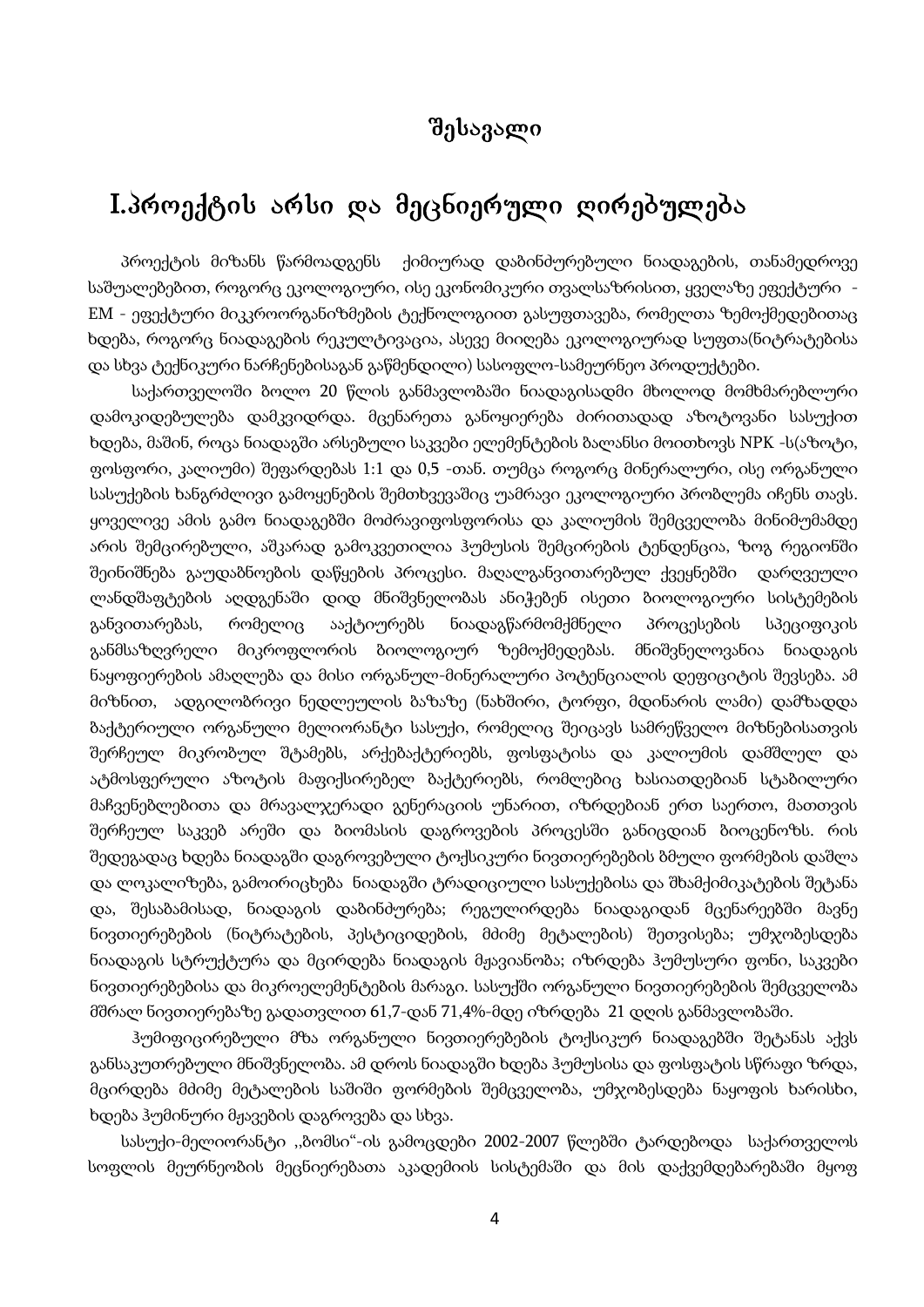ორგანიზაციებში, ხოლო საველე ცდები ი.ლომოურის მიწათმოქმედების ინსტიტუტის სართიჭალის საცდელ სადგურში.

ჩატარებული კვლევების შედეგები განხილული და მოწონებულია საქართველოს სოფლის მეურნეობისა და სურსათის სამინისტროს აგროქიმიური და ნიადაგის ნაყოფიერების სამსახურის სამეცნიერო-საექსპერტო საბჭოს მიერ და მისი 2003 წლის 4 სექტემბრის საოქმო გადაწყვეტილება #1-ის შესაბამისად, სასუქი ,,ბომსი" რეგისტრირებულია სოფლის მეურნეობაში გამოსაყენებლად. პროგრამა მხარდაჭერილია საქართველოს გარემოსდაცვისა და ბუნებრივი რესურსების სამინისტროს მიერ(2004 წლის 09 ივლისის #02-2/9 691 წერილი), საქართველოს სოფლის მეურნეობის მინისტრის 2006 წლის 29 აგვისტოს ბრძანება #2-164 და 2008 წლის 14 ივლისის #213 ბრძანების საფუძველზე სასუქი ,,ბომსი" შესულია ბიოპროდუქციის წარმოებისას ნებადართული ნივთიერებების ნუსხაში.

2012 წლიდან განახლდა საწარმოო პირობებში სასოფლო-სამეურნეო კულტურებზე ,,ბომსის" დამზადება-გამოცდის სამუშაოები, რომლის დანიშნულება იყო სასუქის წარმოების ტექნოლოგიური პროცესების დახვეწა, მისი გამოცდები მარცვლეულ და ბოსტნეულ კულტურებზე. საველე ცდები ჩატარდა შ.პ.ს. ,,აგროქართუს" წილკნის სათესლე მეურნეობაში, ახალქალაქის ბაზაზე, შირაქის ველზე, სამეგრელოში.

მრავალწლიანმა ლაბორატორიულმა, საველე და საწარმოო ცდებმა, ჩატარებულმა სხვადასხვა ნიადაგურ-კლიმატურ პირობებში, მარცვლეულ, ბოსტნეულ კულტურებსა ჩაიზე და ვაზზე, დაამტკიცა ,,ბომს"-ის დადებითი გავლენა ნიადაგებზე , ნაყოფის ხარისხზე და მოსავლიანობაზე (მატებამ 50-80% შეადგინა).

სასუქი-მელიორანტი ,,ბომს"-ის კონკურენტუანარიანობას განაპირობებს სამი ძირითადი ფაქტორი: 1)რენტაბელობა, დაბალი თვითღირებულება, რაც განპირობებულია იმით, რომ ,,ბომს" ი მზადდება ადგილობრივი ნედლეულის ნარჩენებზე; 2)მელიორაციულ-რიზორემედიაციული ასპექტი - ,,ბომს"-ი გამოიყენება დარღვეული ლანდშაფტების ბიორეკულტივაციის მიზნით; და 3)ნიადაგის მიკროორგანიზმებით გაკულტურების ბუნებრივ-ბიოლოგიური მეთოდოლოგია.

# **A Bacterial-organic soil coditionez**

A long-term man-made (anthropogenic) impact on soil causes its degradation, catastrophic decrease of humus, the restoration of which requires

a century, fertile soil erosion (over 30%), and greatly affects the yield and fruit quality. To the above can be added soil fertilization by only nitrogenous fertilizers, whereas the available soil nutrient balance requires NPK in proportion to 1:1:0.5. Although by long-term application of mineral fertilizers the amount of available phosphorus (fixed with hardly soluble minerals and with humus in near reaserves) in the actually accumulated in soil potential reserves and of potassium (in aluminosilicates) exceeds by 3-4 times the rest of reserves, while the reserves of air nitrogen amounts to 60,000 tons per hectare. Accordingly, the soil reserves of available phosphorus and potassium will suffice for 150-200 and 500-600 years respectively, on condition that soil is rich in microorganisms participating in metabolism. Only thanks to their activity the soil humus synthesis, decomposition and mineralization of different types of remains, as well as fixation of nitrogen and carbon dioxide are made possible. In this case the biomass of microorganisms per 1 ha of cultivated soil makes approximately 3-7 tons.

For the purpose of increasing soil fertility and making up a deficiency of the organic and mineral potential a bacterial-organic soil conditioner BOSC (BOMS in Georgian) has been developed. BOSC contains the selected for industrial purposes microbial strains, archaebacteria, phosphorus and potassium fermenting and air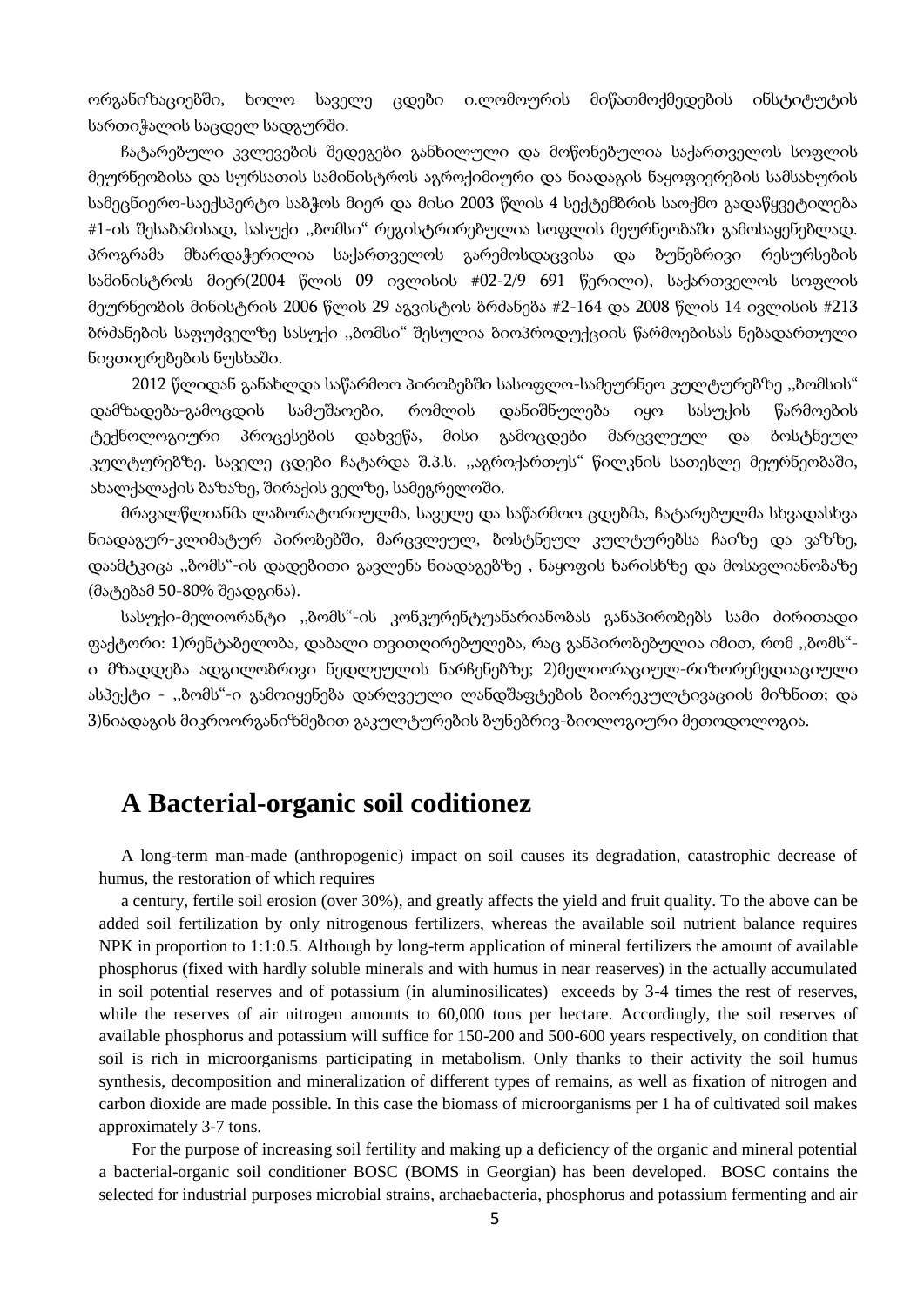nitrogen-fixing bacteria, which are characterized of stable properties and multiple generation ability, grow in a selected for them common medium, and undergo biocenosis in the biomass accumulation process. BOSC in the active state contains all the necessary components to ensure the conditions desirable for the vital capacity of soil improving microorganisms. That is, a stable symbiosis of soil microorganisms is created, providing thus for full-value plant nutrition and restriction of the activity of pathogenic remains to a proper extent. As a result, a stable foundation for a new direction in agriculture – the effective microorganisms (EM) technology is being laid.

To prepare the bacterial-organic conditioner, local raw material is used: (a) peat, brown coal, leptobiolite, coal preparation waste (refuse), the so-called "waste banks", and river silt, where high molecular weight organic substances – natural humates - are produced due to the millennial activity of bacteria; (b) a concentrated inoculant of heterotrophic bacterial cultures, which is known for rapid development on different substrates and making organic acids, amino acids and enzymes, and other elements of natural humates.

the composition of BOSC - the product of biocenosis of the mentioned components  $-$  is 60-70% organic, 17-24% mineral, and 0.9-1% nitrogenous, under 15-16% moisture conditions. The liquid culture of the so produced conditioner contains major physiological groups of microorganisms, 350-400 trillion per 1 ml. A microbiological analysis has not found in it any pathogens, including coliform bacteria, salmonella, S. aureus, and sulfate reducing bacteria.

The physico-chemical characteristics of BOSC: the aggregative state – loose massა, aggregate particle size - 0,5 mm; color - black, odorless, hydrogen ion concentration - pH 7.0-7.2.

According to a toxicological and hygienic complex study of the specimens of BOSC (carried out in the Department of Preventive Toxicology of the Research Institutes of Labor Medicine and Ecology), no median lethal dose (MLD) in respect of animals has been determined, and hence BOSC is ranked among the least hazardous substances.

The initial trials of BOSC were carried out in 2002-2007 in research institutes under the Georgian Academy of Agricultural Sciences, while the field trials – at an experimental station of the Georgian Research Institute of Farming. The conducted research results were considered and approved by the Scientific Expert Council. Based on the order of the Minister of Agriculture of Georgia of 2006 #20164 and the order of 14 July 2008 #213, BOSC has been included in the list of permitted bio-products.

The Georgian National Intellectual Property Center SAKPATENTI has granted a patent for invention P "Bacterial-Organic-Mineral Fertilizer and Method of Production", Tbilisi, 8 August 2003.

The manufacture and testing operations of BOSC under industrial conditions were carried out in 2001- 2012. The percentage of organic matter calculated per dry matter in the fertilizer to be applied to land parcels sawn to perennial cereal and vegetable crops under different soil and climatic conditions varied within 61.7- 70.4; pH 6.8-7.2, under conditions of 18-22% moisture.

The agrochemical and biochemical analyses were carried out in the tested laboratory of LLC "Multitest"; accreditation certificate - GGEO-268-208 14845-3.1-0375 (08.09.2001-08.09.2014).

The production testing results have found the following: improvement in the soil structure and soil reaction (pH is under 6.2-7.,0); improvement in the quality of fruitage quality: the content of gluten in wheat increased up to 32.0-34.2%; the content of nitrates in vegetables, melons and gourds was reduced to a minimum - 10-25 mg/kg (the allowable rate 2000 mg/kg); the immunoenzymatic analysis found no viral infection in the specimens of potato tubers; fat and starch content of corn increased; fat content in sunflower seed was significantly raised, and the content of strontium decreased.

Of particular importance is transfer of soil available insoluble forms of phosphates to plant available forms. In connection with the above, in the topsoil of the above-listed plants a 40-50% increase in phosphates was fixed against the control soil. An increase in organic matter (humus) is observable in the topsoil. The total yield of plants increased by 30-50%, net income per 1 hectare made GEL 400-450, and the profitability increased by 200-250%.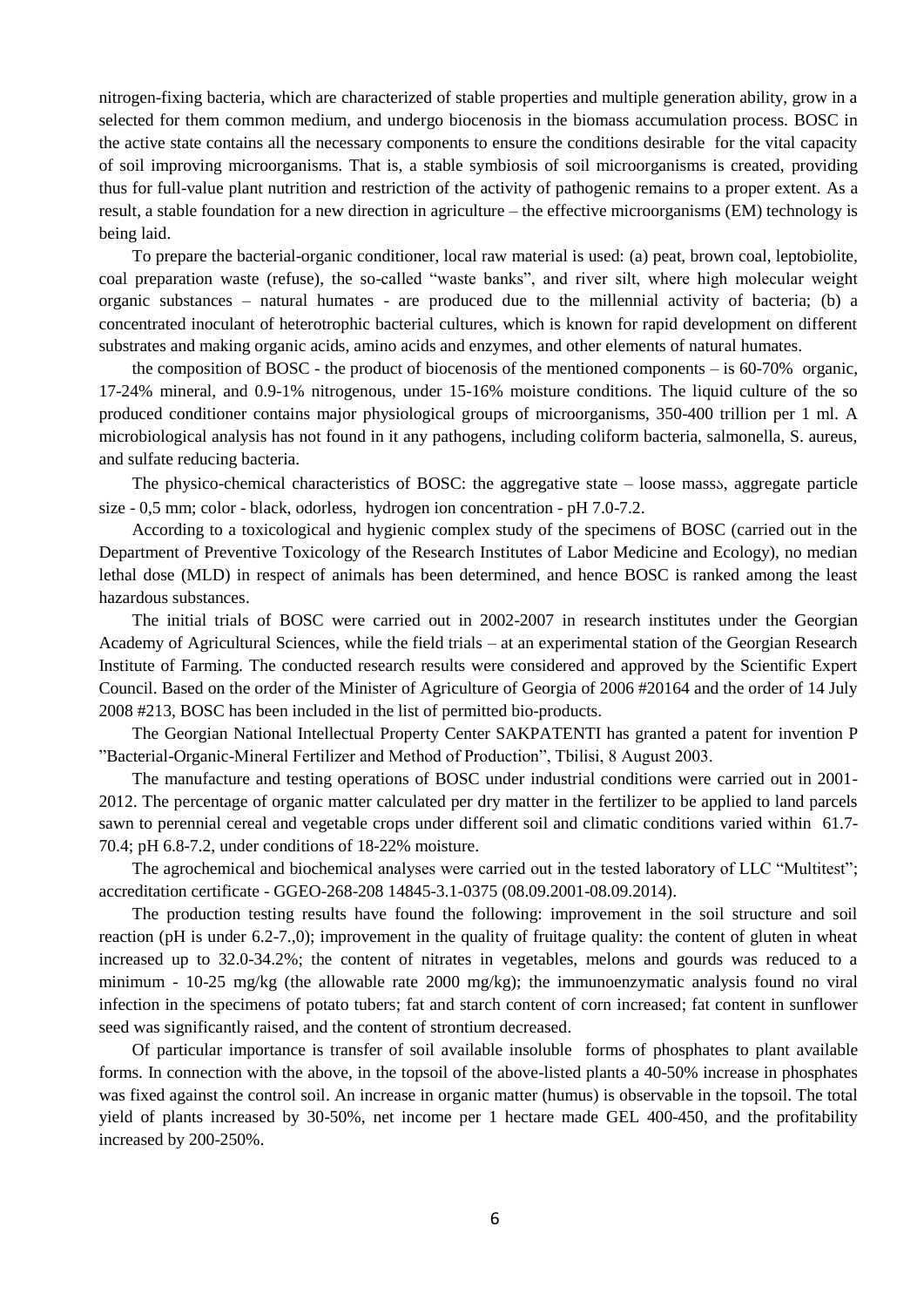The application of the bacterial-organic soil conditioner BOSC in farming has made it possible to lay the foundation for a new direction of soil improvement without using mineral fertilizers provided for by agrotechnical standards.

The cost of BOSC applicable to 1 ha makes 35% of that of the available mineral resources.

The proposed bacterial-organic soil conditioner BOSC is a highly demanded high-technology innovative product on international and local markets. Its market prospects, together with its efficiency, are conditioned by the fact its ingredients are based on the local raw material waste.

The benefits of BOSC are as follows: it excludes the application of traditional mineral fertilizers and herbicides being the major environmental pollutants; as a result of reducing the movement from soil to plant of hazardous substances (pesticides, herbicides, nitrates, etc.), an environmentally safe product is produced; the "soil respiration" and the air and water regime improve; the activity of enzymes (dehydrogenase, peroxidase, ferrireductase) improves; soil is enriched in organic matter, hydrolytic phosphorus and potassium; the bacterial treatment of soil forms an ecologically safe topsoil of the cultivated soil – the prerequisite for obtaining an environmentally safe produce, which is the principal objective of the present work.

# **II.,,**ბომსის**"** შემცველობა და წარმოების ტექნოლოგია

*2.1. ,,*ბომს*"-*ის შემცველობა

- · მურა ნახშირის და/ან ტყიბულის ქვანახშირის წარმოების ნარჩენები(ტერიკონები);
- · მდინარის ლამი;
- · ნაკლებად გახრწნილი ტორფი;
- · სამრეწველო მნიშვნელობის საწარმოო მიკრობული შტამები ,,სამეული";
- · მიკრობული შტამების ,,სამეულის" კულტივირებისთვის შერჩეული საკვები არე.

#### *2.2. ,,*ბომს*"-*ის წარმოების ტექნოლოგია

#### *,,*ბომს*"-*ის დასამზადებლად საჭიროა*:*

#### ტექნიკური აღჭურვილობა**:**

- **I -** ბუნკერი სასუქის საერთო მასის დასამზადებლად;
- **II -** აუზი ბაქტერიების გასამრავლებლად;
- III ფერმენტატორი ბაქტერიების კულტივირებისთვის.

შენიშვნა: აღნიშნული აპარატები აღჭურვილი უნდა იყოს აერაციის გზით ხსნარის მუდმივი განახლების სისტემით.

# წარმოების პროცესის თანმიმდევრობა და **,,**ბოსმის**"** საწყისი შემადგენლობა პროცენტებში**: I** ეტაპი**:** ბუნკერში იყრება ძირეული ნედლეული**:**

- 1.ტყიბულის ნახშირის ნარჩენის წვრილი ფრაქცია(ორგანული ნივთიერება 11%) 80%
- 2. ნაკლებად გახრწნილი ტორფი(ორგანულინივთიერება 15%) 10%;
- 3.მდინარის ლამი წვრილი ფრაქცია(ორგანული ნივთიერება 8%) 10%;

ბუნკერში ერთად ჩაყრილი აღნიშნული პროდუქტები ერთმანეთში კარგად აირევა.

#### **II** ეტაპი**:**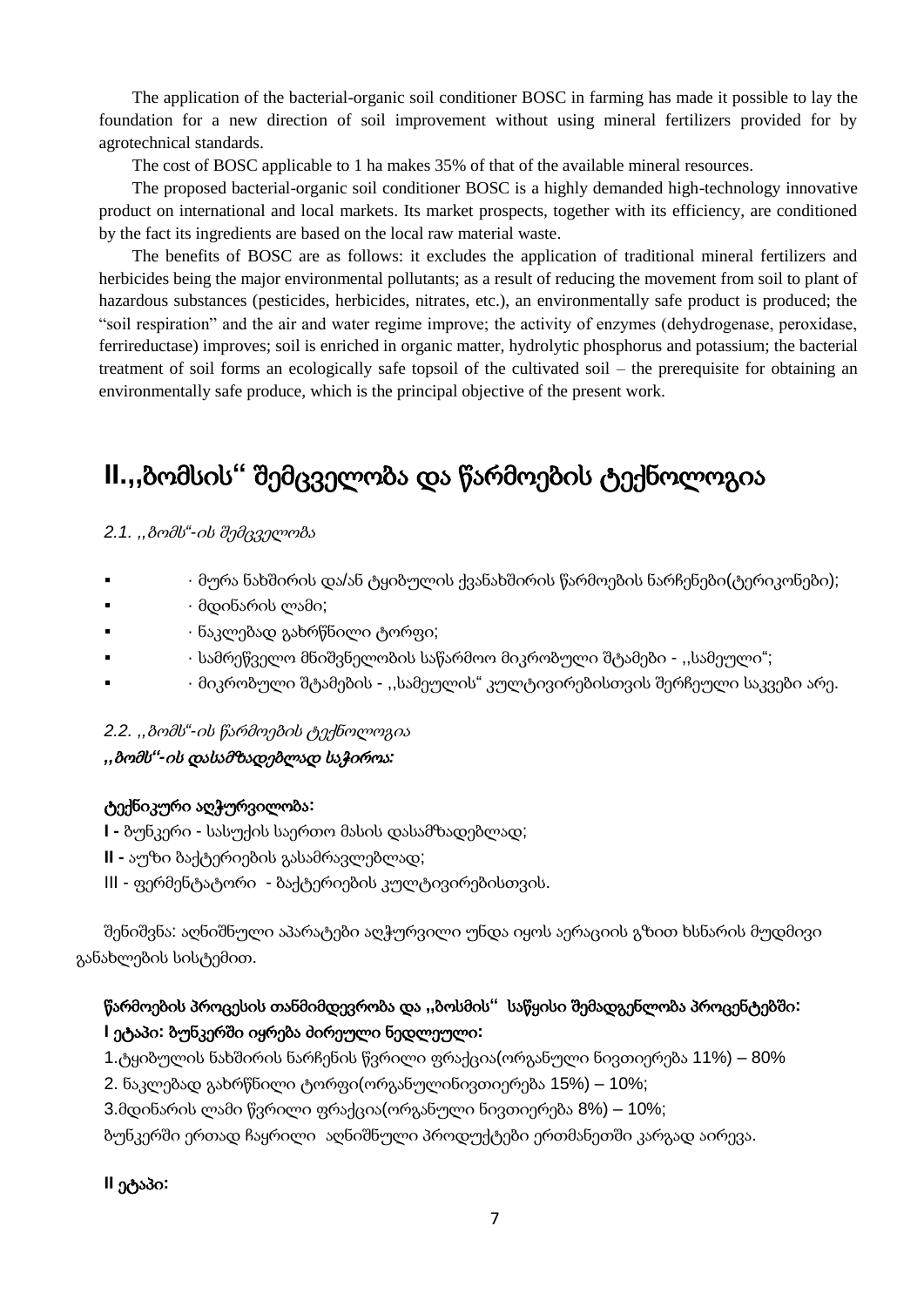4.ბუნკერში არეულ მასას ემატება 30% ბაქტერიული ბიომასა - ,,სამეული", 285.1012 შემადგენლობით.

5. ემატება 70% ბაქტერიული ,,სამეულის" საკვები არე, გამდიდრებული მიკროელემენტებით (ფეოდოროვის ნაკრები).

## პროცესი მიმდინარეობს მუდმივი აერაციისა და განახლების სისტემით*.*

აღნიშნულ პროცესში ხდება ,,ბომსი"-ის ინგრედიენტების - ძირეული ნედლეულის მიკროფლორის, წარმოების მსვლელობისას დამატებული ,,სამეული" ბიომასისა და მათი საკვები არეს შერევა.

*2.3.,,*ბომს*"-*ში შემავალი ინგრედიენტების დახასიათება

# ძირეული ნედლეულის დახასიათება

 · ტყიბულის ნახშირის ნარჩენი ღარიბია აზოტით, ფოსფორით, კალიუმით მიკროელემენტებითა და მიკროორგანიზმებით, მაგრამ მას გააჩნია არაერთგვაროვანი აგრონომიული ღირებულება. ამ მხრივ განსაკუთრებით მნიშვნელოვანია მათში არსებული ჰუმინური მჟავეები და მისი აბსორბციული თვისება - მისი ნიადაგში შეტანით უმჯობესდება ნიადაგიდან მცენარის მინერალური კვება.

### · ნაკლებად გახრწნილი ტორფი და მდინარის ლამი:

ა).გამოყენებულია, როგორც მიკროორგანიზმების მრავალი სახეობის ბანკი, რომელშიც ძირითად წარმოდგენილია პლაქტონური მიკროფლორა, ამონიფიკატორები, მინერალურ საკვებზე მოზარდი ბაქტერიები და სოკოები.

ბ).ნაკლებად გახრწნილი ტორფი და მდინარის ლამი ამავდროულად წარმოადგენს სასუქში შემავალი მიკროფლორის ძირითად საკვებ პროდუქტს;

გ).ძირეულ ნედლეულში არსებული მიკროფლორის, განსაკუთრებით პლანქტონური მიკროფლორის გაძლიერებით და თანაცხოვრებით ხდება მათი ბიოცენოზი, რაც იწვევს ,,ბომს"-ის ინგრედიენტების ჰუმიფიცირებასა და ორგანული ნივთიერებების შემცველობის მკვეთრ ზრდას;

დ).ძირეული ნედლეული მიკროორგანიზმების ზემოქმედებით შეიცავს 60-65% ორგანულ, ხოლო 17,1-24,0% - მინერალურ ნაწილს: აზოტი 0,9-1,0%-ის ოდენობით; ტენი 15,0-17,0%-ის ოდენობით;

# საწარმოო მიკრობული შტამების *- ,,*სამეულის*"* დახასიათება

# · სამრეწველო მნიშვნელობის საწარმოო მიკრობული შტამები **-**

**,,**სამეული**"**წარმოადგენს ატმოსფერული აზოტის მაფიქსირებელ და კალიუმის, აზოტისა და ფოსფატის დამშლელ ბაქტერიებს. ისინი ხასიათდებიან სტაბილური მაჩვენებლებით და მრავალჯერადი რეგენერაციის უნარით, იზრდებიან საერთო, მათთვის სპეციალურად შერჩეულ საკვებ არეში და ბიომასის დაგროვების პროცესში განიცდიან ბიოცენოზს.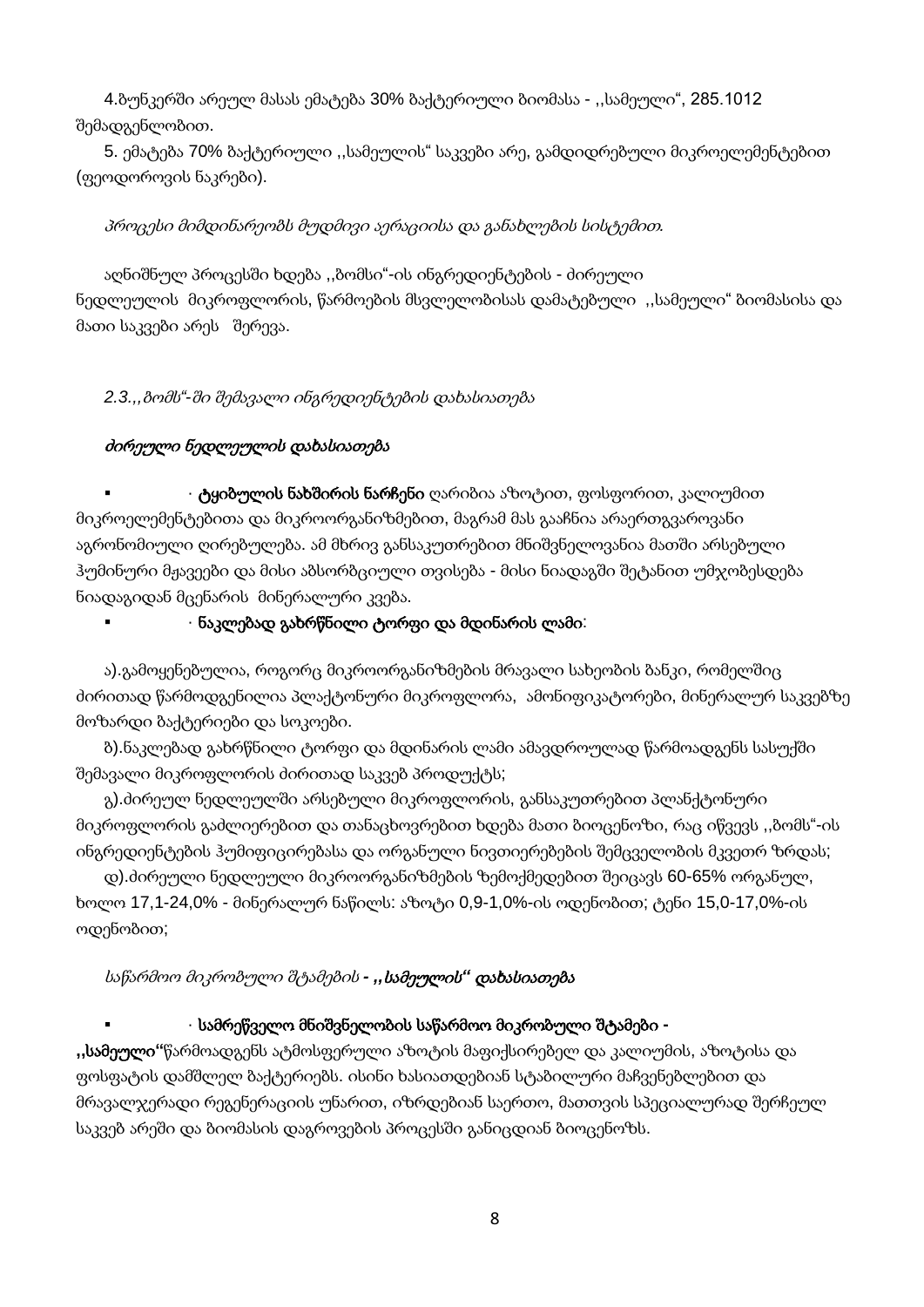### **,,**ბომს**"-**ში ორგანული ნივთიერებების საერთო შემცველობა პროცენტებში**:**

სასუქში ორგანული ნივთიერებების პროცენტული შემცველობა მშრალ ნივთიერებაზე გადათვლით 41, 7 -დან 61, 4%-მდე 21 დღის განმავლობაში.

#### **III.,,**ბომს**"-**ის უპირატესობა და ძლიერი მხარე

### **3.1.** ხუთი ძირითადი ფუნქცია

,,ბომსი" როგორც ახალი ტიპის სასუქი-მელიორანტი ხასიათდება შემდეგი ძირითადი ფუნქციებით:

- 1. მელიორაციული ნიადაგის, დარღვეული ლანდშაფტების რემედიაცია-რეკულტივაცია.
- 2. ენერგეტიკული მცენარეთა საკვები ელემენტების დაგროვება, მობილიზაცია და დოზირება;
- 3. **ფიზიოლოგიური** - სხვადასხვა სახის სასოფლო სამეურნეო კულტურების ვეგეტაციისა და სიმწიფის დაჩქარება, ნიადაგის მიკროორგანიზმების გამრავლება და მათი მოქმედების სტიმულირება, ჰუმუსის შემცველობის მატება;
- 4. დაცვითი მცენარეთა და მიკროორგანიზმების დაცვა მავნე ნივთიერებების ზეგავლენისაგან, მცენარეთა გამძლეობის ამაღლება არასასურველი კლიმატური ფაქტორებისადმი;
- 5. სტრუქტურული ნიადაგის სტრუქტურის, წყლისა და ჰაერის ბალანსის გაუმჯობესება.

### **3.2.**უპირატესობა და ძლიერი მხარე

# · ნიადაგის ნაყოფიერების ზრდა მინერალური სასუქების გამოყენების გარეშე**.** ეს

განპირობებულია ,,ბომს"-ში შემავალი მიკროორგანიზმების ფიზიოლოგიური ჯგუფების უნარით აწარმოონ: ატმოსფერული აზოტის ფიქსაცია; ნიადაგში არსებული კალიუმისა და ფოსფატის ძნელად ხსნადი მარაგიდან, მცენარისთვის შესათვისებელ ფორმაში გადაყვანა;

#### · ნიადაგის ბიოლოგიური და მცენარის

ფიზიოლოგიური პროცესებისსტიმულირება**.** ჰუმიფიკაციის პროცესში მონაწილეობენ ბანალური ჰეტეროტროფები, რომლებიც ხასიათდებიან სწრაფი განვითარებით, სხვადასხვა სუბსტრატებზე და მცენარეებში მიმდინარე ფიზიოლოგიური პროცესებისა და ნიადაგებში მიმდინარე ბიოლოგიური პროცესების სტიმულირებით;

 · ნიადაგის მჟავიანობისა და ჟანგვა**-**აღდგენითი პოტენციალის შეცვლა**.**,,ბომს"-ის ჰუმიფიკაციის პროცესში შექმნილი მიკროფლორის მდგრადი სიმბიოზი აწესრიგებს მათში მიმდინარე რეგენერაციის პროცესს, რითაც უმჯობესდება ნიადაგის ფიზიკო-ქიმიური თვისებები, კლებულობს მჟავიანობა, იზრდება შთანთქმითი ტენტევადობა, ბუფერობა.

 · ორგანული ნივთიერებებით გამდიდრება**.** იზრდება სასუქის მიკროფლორა და მდიდრდება ნიადაგის ძირითადი ფიზიოლოგიური ჯგუფებით: ამონიფიკატორებით, ნიტრიფიკატორებით, დენიტრიფიკატორებით, აერობული და ანაერობული აზოტფიქსატორებით, უჯრედანის დამშლელი მიკროორგანიზმებით(ბაქტერიები, აქტინომიცეტები, სოკოებით და სხვა). რის შედეგად მიიღწევა: ორგანულ-მინერალური მჟავეების, ამინომჟავეების და ბაქტერიული წარმოშობის ჰუმატების, ფერმენტებისა და ,,ბ" ჯგუფის ვიტამინების სინთეზით;

 · ნიადაგში დაგროვებული მცენარეული და ცხოველური ტოქსიკური ნარჩენების მინერალიზაცია**.** მისი ძირითადი ბმული ფორმებისაგან ნიადაგების განთავისუფლება გახრწნით და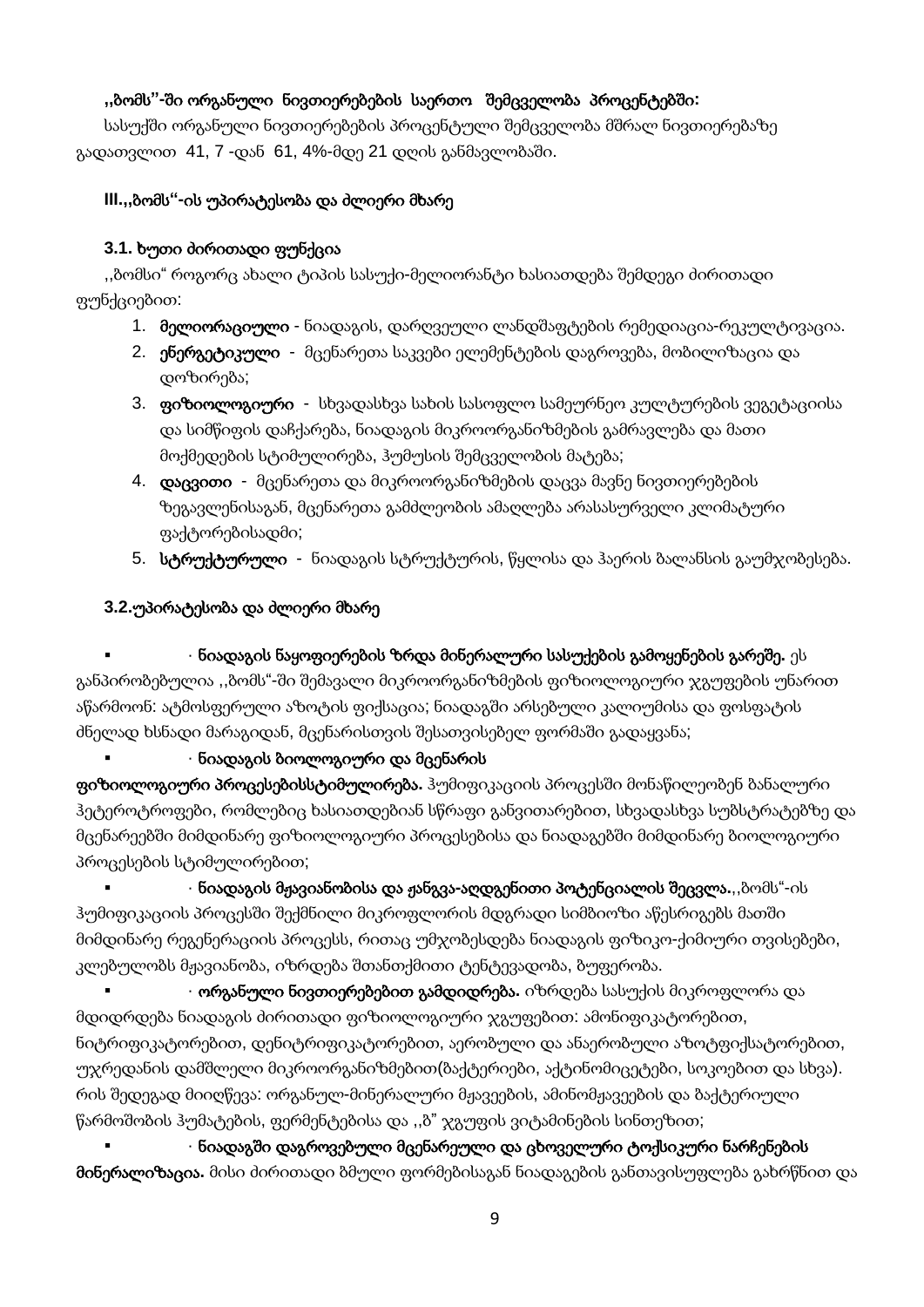ლოკალიზებით; ხდება აერობული პროცესების გაძლიერება, ნიადაგების ფიზიკო-ქიმიური თვისებების გაძლიერება, რაც ჰუმუსის წარმოქმნის საფუძველს წარმოადგენს.

 · **,,**ბომს**"-**ი ნიადაგებიდან არ ირეცხება**.** იგი თანდათანობით ახდენს ნიადაგში არსებული საკვები ნივთიერებების MPK-ს ბმული შენაერთების ნარჩენების, მიკროელემენტებისა და მიკროორგანიზმების მობილიზებას და დოზირებას ხანგრძლივი დროის განმავლობაში.

**,,**ბომს**"-**ი აუმჯობესებს ნიადაგის სორბციულ თვისებებს**.**

 **,,**ბომს**"-**ი ააქტიურებს ფოტოსინთეზისა და ქემოსინთეზის პროცესებს**.**ქემოსინთეზის დროს წარმოქმნილი გოგირდი აკუმულირდება მიკროორგანიზმის უჯრედში და არ ანაგვიანებს გარემოს;

 · **,,**ბომს**"-**ი აწესრიგებს ნიადაგის ეკოლოგიურ პროცესებს**.** აფიქსირებს ნიადაგში არსებულ მძიმე მეტალებს, ჰერბიციდებს და სხვა. ახდენს დარიშხანისა და ციანიდის საშიში ფორმების შემცირებას, ან მთლიანად გარდაქმნას.

 · **,,**ბომს**"-**ი იძლევა ეკოლოგიურად სუფთა საკვებ პროდუქტს**,** ნიადაგიდან მცენარეში გადასული მავნე ნივთიერებების(პესტიციდები, ნიტრატები და სხვა) შემცირების გზით;

**,,**ბომს**"-**ი აუმჯობესებს მცენარეთა ნაყოფიერებასა და ხარისხს**.**

· **,,**ბომს**"-**ი არატოქსიკურია**.**

# III. ბომსის გავლენა მარცვლეულ და ბოსტნეულ კულტურებზე სავეგეტაციო და მინდვრის ცდებში

# 3.1. ბომსის გავლენა მარცვლეულ და ბოსტნეულ კულტურებზე

თანამედროვე მიწათმოქმედებაში აქტუალურია ნიადაგში ჰუმუსის სინთეზისა და მისი მინერალიზაციის ოპტიმალური პირობების შექმნა, ვინაიდან ჰუმუსში აკულულირდება საკვები ელემენტების დიდი მარაგები, რომლებიც თანდათანობითი მინერალიზაციით, მიკროორგანიზმების ზემოქმედებით გადადიან ნიადაგის ხსნარში და გამოიყენება მცენარის მიერ. ჰუმუსს განსაკუთრებული როლი მიეკუთვნება მცენარის აზოტით კვებაში, ვინაიდან ჰუმუსშია თავმოყრილი ნიადაგის აზოტის რეზერვის 80/85 პროცენტი. აღნიშნული, განსაკუთრებით მნიშვნელოვანია, რათა მცენარე გამოიკვებოს მხოლოდ ორგანული აზოტით და არა ნიადაგში შეტანილი ქიმიური ფორმებით. ჰუმუსით გაკულტურებულ ნიადაგებში მეტია ჰუმუსი, ვიდრე NPK- თი განოყიერებულში.

ნიადაგებში ფოსფატის 25-85 %-მდე საერთო ორგანული ფოსფატის სახითაა. მათი ბრუნვა ნიადაგში გამოიხატება ფოსფატის ორგანული შენაერთებიდან მინერალურში გადასვლით და ნაკლებხსნადი ფოსფორმჟავა მარილების გადაყვანით უფრო ხსნად ფორმებში, რომელსაც ახორციელებენ ფოსფატის დამშლელი ბაქტერიები. ასეთი ტიპის ბაქტერიებით იქნა გამდიდრებული სასუქი ბომსი. სათანადო ცდები ჩატარებულ იქნა რადიოლოგიის კვლევით ინსტიტუტში, აკადემიკოს ზაურ ჩაქსელიანის ხელმძღვანელობით. ძნელად ხსნად ფოსფატად გამოყენებულ იქნა ფოსფორიტის ფხვნილი; საკვლევ მცენარედ საშემოდგომო ხორბალი უფხო პირველი. ცდები ტარდებოდა ზამთარში, სავეგეტაციო სახლის პირობებში.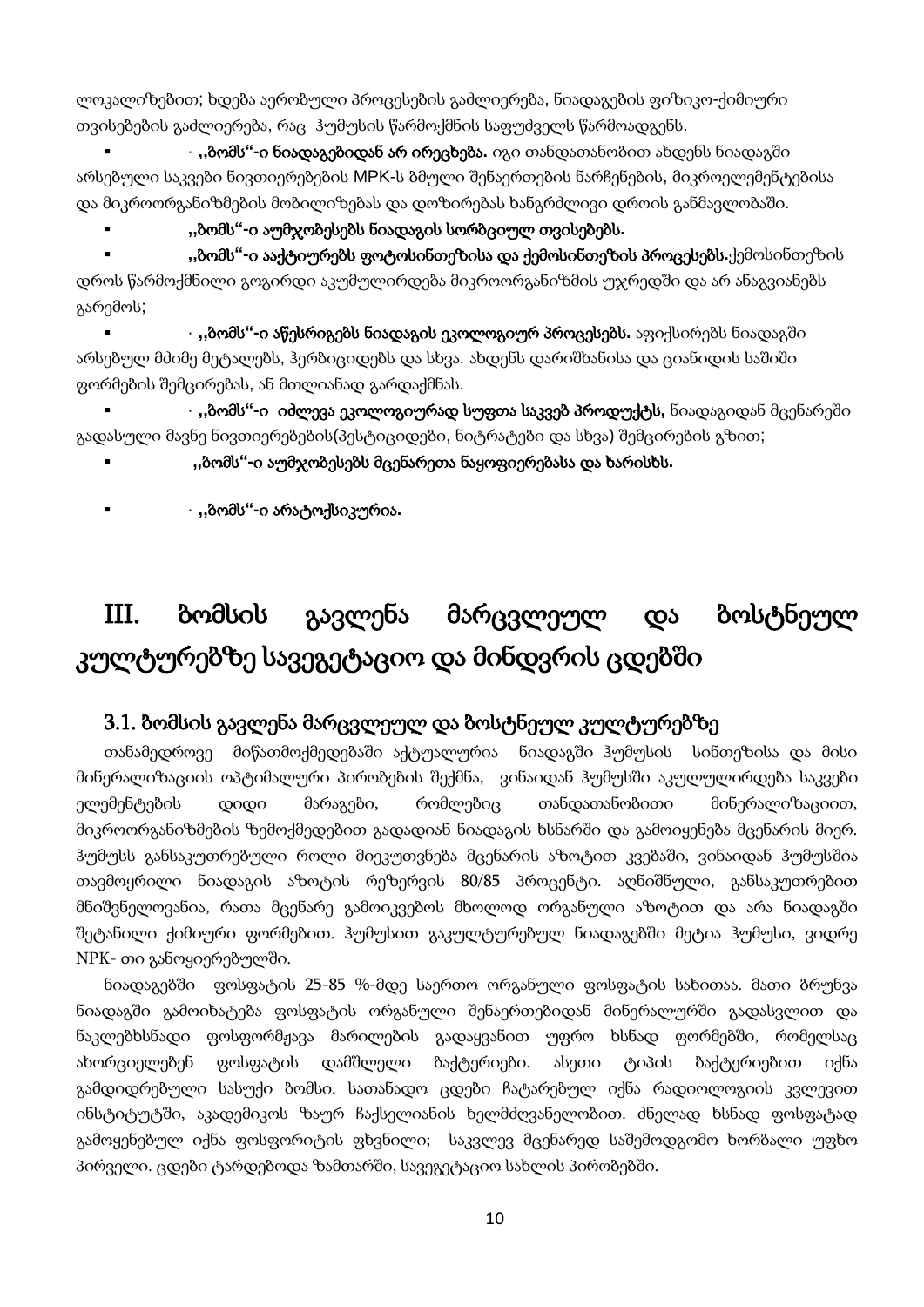დადგინდა: მცენარემ კარგად გაიარა იაროვიზაციის პერიოდი, მიღებული შედეგები დადებითად შეფასდა. უხსნადი ფოსფორიტის ფქვილის ხსნადობის პროცენტი 90/94% შეადგინა.

ბომსის მინერალიზაციის პროცესში ასევე მონაწილეობა მიიღო სილიკატური ბაქტერიების საწარმოო შტამმა. ბაქტერიამ რომელმაც გახსნა ნიადაგში არსებული ალუმოსილიკატური მესერი და კალიუმით უზრუნველყო მცენარის ზრდა-განვითარება და მოსავლიანობა.

ამდენად, სამრეწველო მიზნებისათვის შერჩეული მიკრობული შტამები: არქებაქტერიები, ფოსფატისა და კალიუმის დამშლელი, ატმოსფერული აზოტის მაფიქსირებელი ბაქტერიების შტამები, სტაბილური მახასიათებლებით ხასიათდებიან, მრავალჯერადი გენერაციის გამოყენებით არიან შერჩეული, იზრდებიან ერთ საერთო მათთვის შერჩეულ საკვებ არეში, ბიომასის დაგროვების პროცესში განიცდიან ბიოცენოზს.

 თავდაპირველად შეიქმნა საველე მიკრობიოლოგიური ლაბორატორია და სასიგნალო მსხვილმაშტაბიანი წარმოება, რომლის დანიშნულება იყო სასუქის წარმოების ტექნოლოგიური პროცესების დახვეწა.

სავეგეტაციო ცდის პირობებში, ბოსტნეულ კულტურებზე(შვრია, ქერი, ხორბალი; სტაფილო, ბოლოკი, უცხო სუნელი, ნიახური, რეჰანი, კამა, ოხრახუში, სალათის ფურცელი, სალათის ფოთოლი).

ამ მიზნით განხორციელდა საკვლევი მცენარეების თესლების ბაქტერიზაცია, რისთვისაც გამოვიყენეთ ,,ბომს"-ის კულტურალური ხსნარი. აღნიშნულ ხსნარში მცენარის თესლები დასველდა 24 საათის განმავლობაში, ინკუბაცია გაგრძელდა თერმოსტატში 280 პირობებში. შესწავლით დადგინდა:

დამუშავებულ თესლებს ეზრდებათ აღმოცენების უნარი;

ხელს უწყობს მცენარის ფესვის სისტემის აქტიურ განვითარებას;

იზრდება მცენარეთა პროდუქტიული ღეროების რაოდენობა;

 იზრდება მცენარეთა ფოთლების რაოდენობა და მათი ფართობი, რაც ხელს უწყობს ფოტოსინთეზის ინტენსიფიკაციას;

 $\bullet$  მცირდება ნიტრატების შემცველობა მცენარეთა მწვანე მასაში და ნაყოფში $(\epsilon_1$ ხრილები 5-12).

ჩატარებული ლაბორატორიული და მინდვრის ცდებით დადგინდა(ანალიზები ტარდებოდა შ.პს. მულტიტესტის ტესტირებულ ლაბორატორიაში, აკრედიტაციის მოწმობა GGEO-268-208 14845-3. 1-0375(08.09.2011-08.09.2014).): უმჯობესდება ნიადაგების სტრუქტურა, ნორმალიზდება ნიადაგის ხსნარის რეაქცია pH 6,35 – 7,0. ნიადაგში იზრდება ჰუმუსისა და მიკროელემენტების შემცველობა 1,5-2,5%.

უმჯობესდება ნაყოფის ხარისხი: ხორბალში წებოგვარის შემცველობა - 32,0-34,0%-მდე. ბოსტნეულსა და ბაღჩეული კულტურების ნაყოფში მინიმუმამდე შემცირდა ნიტრატების რაოდენობა 10-25მგ/კგ.

იმუნოფერმენტული ანალიზით დამტკიცდა, რომ კარტოფილის ტუბერების სინჯებში არ დაფიქსირდა ვირუსული ინფექციის შემცველობა.

სომინდის მარცვალში გაიზარდა ცხიმიანობა და სახამებლის შემცველობა.

მზესუმზირის მარცვალში საგრძნობლად მოიმატა ცხიმის შემცველობამ,შემცირდა სტრონციუმის შემცველობა.

განსაკუთრებით მნიშვნელოვანია მიკროორგანიზმების საშუალებით ნიადაგებში არსებული ფოსფატების უხსნადი ფორმების გადაყვანა მცენარისთვის შესათვისებელ ფორმებში.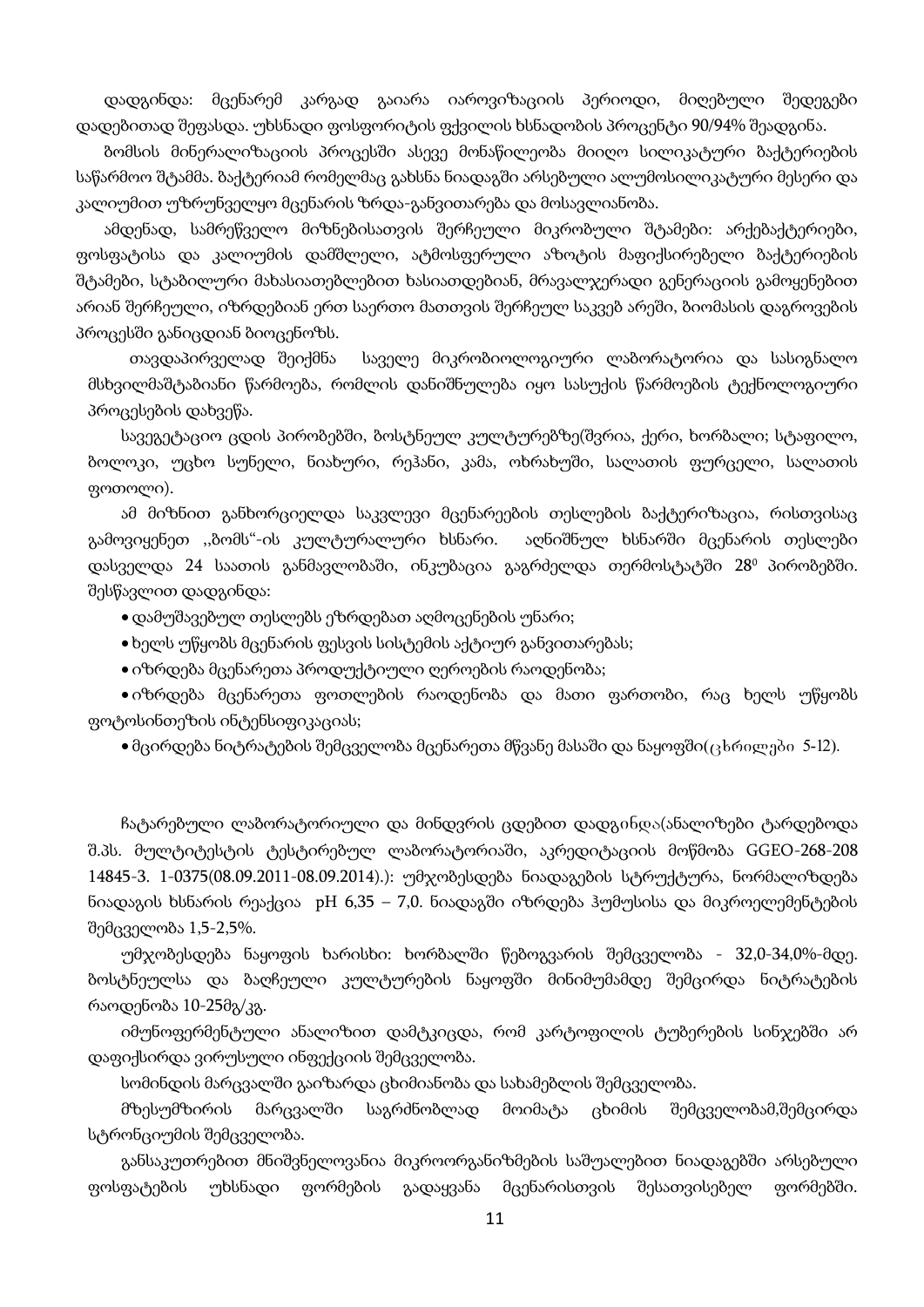აღნიშნულთან დაკავშირებით, ზემოთ ჩამოთვლილ მცენარეთა ნიადაგების სახნავ ფენაში წლის ბოლოსთვის დაფიქსირდა 40-50% ფოსფატების მატება საკონტროლო ნიადაგებთან შედარებით. ნიადაგების სახნავ ფენაში შეინიშნება პუმუსის შემცველობის საგრძნობი მატება. შცენარეთა საერთო მოსავლიანობა გაიზარდა 30-50%-ით.

# 3.2. ბომსის გავლენა სიმინდის მოსავლიანობაზე, მარცვლის ხარსიხსა და ნიადაგის ნაყოფიერებაზე, საწარმოო ცდების პირობებში

საწარმოო ცდა ჩატარდა აბაშის რაიონ, სოფელ მარანში, ფერმერ ჯემალ ქვარცხავას ფემერულ მეურნეობის ნაკვეთში. საცდელი კულტურა სიმინდი, ჯიში - აბაშის ყვითელი. ნაკვეთის ფართობი - 3000მ/2.

#### ცდის სქემა

1.აგროწესები N90;p90

2. ,,ბომს"-ი 1000კგ/ჰა-ზე.

ცდის მიზანი: ,,ბომსი" ეფექტურობის დადგენა სიმინდის მოსავლიანობაზე, მარცვლის ხარისხსა და ნიადაგის ნაყოფიერებაზე.

#### დადგინდა:

მოსავლის ნამატი სასუქ ბომსით მოყვანილ ვარიანტში 57,1%-ით მეტია მინერალურ სასუქთან შედარებით. ასეთივე სხვაობაა 1000 მარცვლის წონებთან შედარებით. ბომსით მოყვანილ ვარიანტში 1000 მარცვლის წონა 605,0 გრ.-ია და მინერალურ სასუქიან ვარიანტში 405გრ. სხვაობამ შეადგინა  $+144$ გრ + 30,1%.

განსაკუთრებით მნიშვნელოვანია, საკონროლოსთან შედარებით, ბომსით მოყვანილ მარცვალში ცხიმის შემცველობის 0,7%-ით და სახამებლის 3,7%-ით მატება. ასევე, მარცვალში არ აღმოჩნდა პესტიციდები და ტოქსიკური ნაერთები, გარდა სპილენძისა და თუთიისა, რომელთა რაოდენობაც საკონტროლოში გაცილებით მეტია, მაგრამ იქაც დასაშვებ ზღვრულ ნორმებში ჯდება. რაც შეეხება ნიადაგის მდგომარეობას, მოსავლის აღების შემდეგ, მათში საგრძნობლად გაიზარდა ფოსფატის შესათვისებელი რაოდენობა, ბომსით დამუშავებულ ნიადაგებში 0,20სმ.-35,7მმ; ხოლო 20-40სმ.-ის სიღრმეზე 33,8მგ. მაშინ როდესაც მინერალური სასუქებით დამუშავებულ ნიადაგებში აღნიშნული 19-29მგ. ფარგლებში მერყეობს. რაც შეეხება ბომსის ნიადაგში შეტანით ჰუმუსის ზრდაზე კანონზომიერება არ ჩანს, თუმცა, საკონტროლოსთან კვების ტენდენცია არ არის გამოკვეთილი.

# დასკვნა:

 $\bullet$  სასუქ-მელიორანტ "პომს"-ში შემავალი ბაქტერიული ჯგუფების კულტურული  $b$ სნარების გამოყენების შედეგად მცენარეები ღებულობენ ოპტიმალურ კვებას, რა $\overline{\mathrm{g}}$ ააქტიურებს ფერმენტაციულ აქტივობას უჯრედების დონეზე, ახდენს ნივთიერებათა ვცლის პროცესების ნორმალიზებასა და ინტენსიფიცირებას. აღნიშნული იწვევს მცენარეთა იმუნური სისტემის ამაღლებასა და საერთო გაძლიერებას, რაც